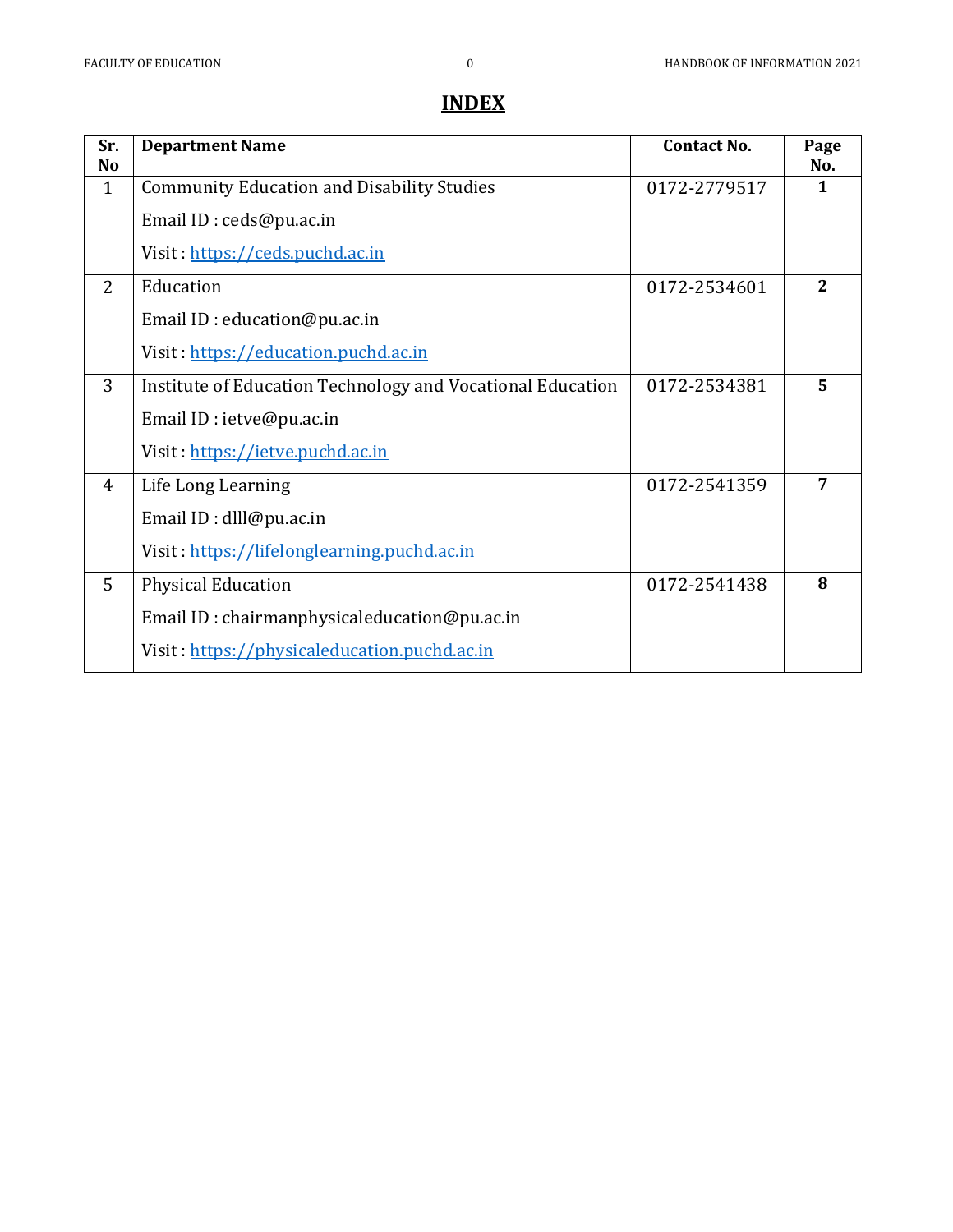## **DEPARTMENT OF COMMUNITY EDUCATION AND DISABILITY STUDIES**

## **ABOUT THE DEPARTMENT**

The Department was established in the year 2007. It offers Master's course in Community Education and Development, Ph.D. (Community Education and Development) and B.Ed. Special Education (Learning Disability). The Admission in these courses is open to all the students from all streams.

## **FACULTY**

| <b>Designation</b>          | <b>Name</b>       | <b>Field of Research Specialization</b>                                    |
|-----------------------------|-------------------|----------------------------------------------------------------------------|
| Professor                   | Anuradha Sharma   | Research Methodology, Education Psychology, Community Social Psychology,   |
|                             |                   | Learning Disability, Community Education, Inclusive Education.             |
| Associate Professors        | Dazy Zarabi       | Community Education, Population and Sustainable Development Education,     |
|                             |                   | Gender Equality & Equity Adolescent Education, HIV/AIDS/Health Education   |
|                             | Navleen Kaur      | Community Education, Inclusive Education, Extension Education, Educational |
|                             | (Chairperson)     | Psychology, Guidance and Counseling, Learning Disability                   |
| <b>Assistant Professors</b> | Md. Saifur Rahman | Special Education, Inclusive Education, Research Methodology, Learning     |
|                             |                   | Disability.                                                                |
|                             | Nitin Raj         | Special Education, Inclusive Education, Learning Disability                |
| <b>Assistant Professors</b> | Md. Taukir Alam   | Special Education, Inclusive Education                                     |
| (Temporary)                 |                   |                                                                            |

## **COURSES OFFERED (SEMESTER SYSTEM)**

| Course                                                                       | <b>Seats</b> | <b>Duration</b> | Eligibility*                                         | <b>Admission</b> |
|------------------------------------------------------------------------------|--------------|-----------------|------------------------------------------------------|------------------|
|                                                                              |              |                 |                                                      | Criteria         |
| M.A. (Community                                                              | $25 + 3$ NRI | 2 years         | Bachelor's Degree with 50% marks in any stream       | Based on Merit   |
| Education & Development)                                                     | $+1$ Foreign |                 | from a recognized University                         |                  |
|                                                                              | National     |                 |                                                      |                  |
| <b>B.Ed. Special Education</b>                                               | 30           | 2 years         | Bachelor's Degree with 50% marks in any stream       | Based on Merit   |
| (Learning Disability)                                                        |              |                 | from a recognized University                         |                  |
|                                                                              |              |                 | 5% for PG Diploma in Learning Disability.            |                  |
|                                                                              |              |                 | 2. 3% for Diploma / Degree in any other Disability.  |                  |
|                                                                              |              |                 | 3. 2% for Certificate course in Learning Disability. |                  |
| Ph.D.                                                                        | Subject to   | 3-6 years       | See M.Phill/Ph.D. Prospectus 2021                    |                  |
|                                                                              | availability |                 |                                                      |                  |
| *5% Concession is admissible in eligibility marks to ST/SC/BC/PwD candidates |              |                 |                                                      |                  |

**TITLE OF SYLLABI:** Detailed course curriculum is available a[t http://puchd.ac.in/syllabus.php](http://puchd.ac.in/syllabus.php)

#### **MA COMMUNITY EDUCATION AND DEVELOPMENT**

| <b>SEMESTER-I</b>   |                                        |           | <b>SEMESTER-II</b>                              |
|---------------------|----------------------------------------|-----------|-------------------------------------------------|
| Paper-I             | Community Development and Organization | Paper-I   | <b>Community Social Psychology</b>              |
| Paper-II            | <b>Indian Social Structure</b>         | Paper-II  | Urbanization and Slums                          |
| Paper-III           | <b>Gender Studies</b>                  | Paper-III | Corporate Social Responsibility                 |
| Paper-IV            | <b>Research Methodology</b>            | Paper-IV  | Human Resource Development & Training           |
|                     | • Paper work / Community work / Field  |           | • Project work / Community work / Field work    |
|                     | work                                   |           |                                                 |
| <b>SEMESTER-III</b> |                                        |           |                                                 |
|                     |                                        |           | <b>SEMESTER-IV</b>                              |
| Paper-I             | Introduction to Inclusive Education    | Paper-I   | Rural Development & Entrepreneurship            |
| Paper-II            | Population and Health Education        | Paper-II  | Human Rights and Duties                         |
| Paper-III           | <b>Community Counselling</b>           | Paper-III | Panchayati Raj System in India                  |
| Paper-IV            | Life Skills Education                  | Paper-IV  | Environmental Education and Disaster Management |

## **B.ED. SPECIAL EDUCATION (LEARNING DISABILITY)**

|          | <b>SEMESTER-I (Theory Papers)</b> |          | <b>SEMESTER-II (Theory Papers)</b>             |
|----------|-----------------------------------|----------|------------------------------------------------|
| Paper-I  | Human Growth & Development        | Paper-I  | Learning, Teaching and Assessment              |
| Paper-II | Contemporary India and Education  | Paper-II | Part-(i) Pedagogy of Teaching Science          |
|          |                                   |          | Part-(ii) Pedagogy of Teaching Mathematics     |
|          |                                   |          | Part-(iii) Pedagogy of Teaching Social Science |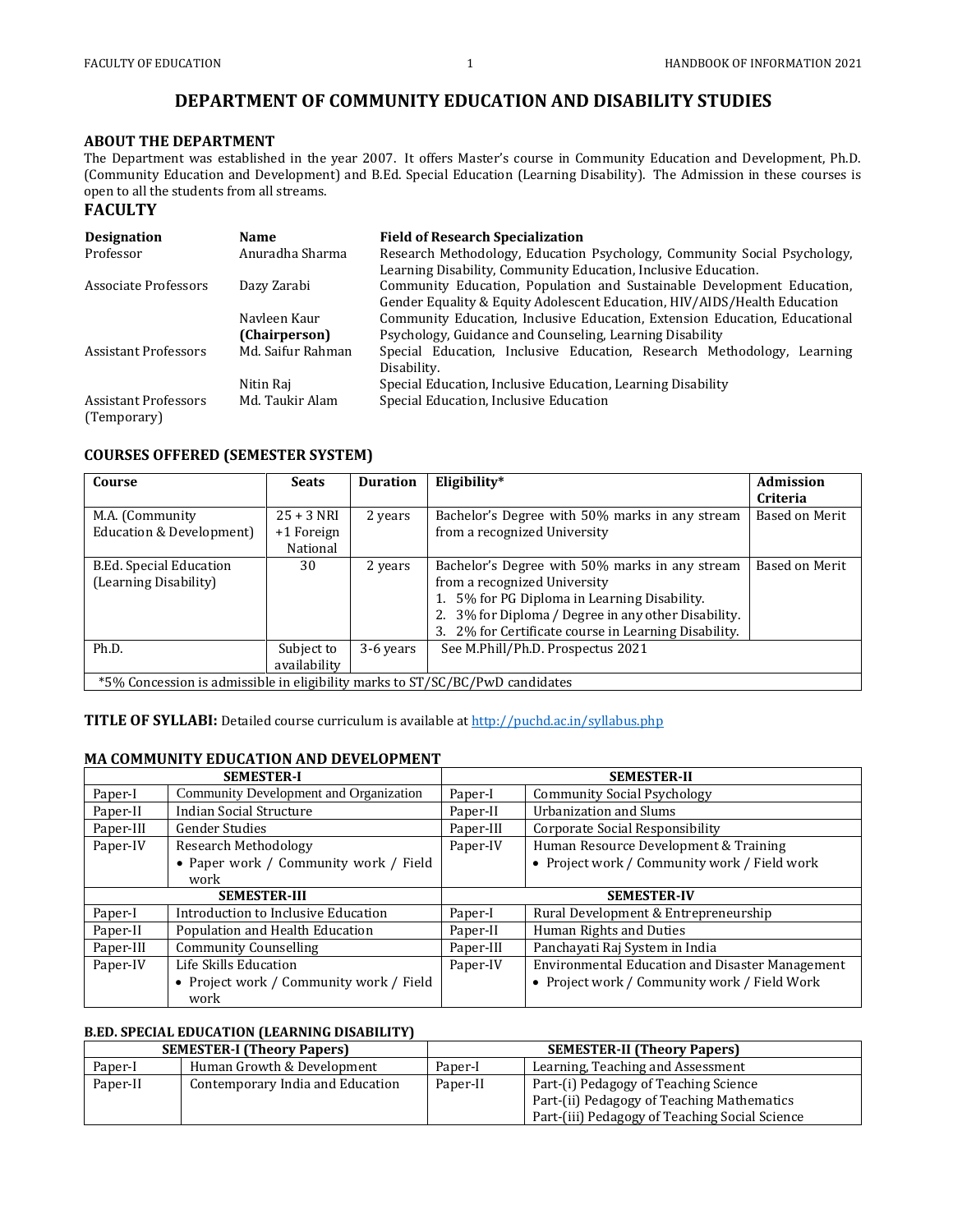| Paper-III        | Introduction to Neuro Developmental<br><b>Disabilities</b>       | Paper-III        | Part –(i) Pedagogy of Teaching Hindi<br>Part-(ii) Pedagogy of Teaching Punjabi<br>Part-(iii) Pedagogy of Teaching English |
|------------------|------------------------------------------------------------------|------------------|---------------------------------------------------------------------------------------------------------------------------|
| Paper-IV         | Identification<br>and<br>of<br>Assessment<br>Needs               | Paper-IV         | Inclusive Education                                                                                                       |
| Practicum-<br>LD | E1: Cross disability & Inclusion                                 | Paper-V          | Curriculum Designing, Adaptation and Evaluation                                                                           |
|                  |                                                                  | Practicum-<br>LD | E2: Disability Specialization                                                                                             |
|                  | <b>SEMESTER-III (Theory Papers)</b>                              |                  | <b>SEMESTER-IV (Theory Papers)</b>                                                                                        |
| Paper-I          | Educational<br>and<br>Intervention<br><b>Teaching Strategies</b> | Paper-I          | Guidance and Counseling                                                                                                   |
| Paper-II         | Technology & Disability                                          | Paper-II         | Management of Learning Disability                                                                                         |
| Paper-III        | Psycho-Social and Family Issues                                  | Paper-III        | <b>Basic Research and Statistics</b>                                                                                      |
| Paper-IV         | Reading and reflecting on Texts                                  | Practicum-<br>LD | E1: Cross Disability and Inclusion                                                                                        |
| Paper-V          | Performing and Visual Arts                                       | Practicum-<br>LD | F2: Other Disability Special School                                                                                       |
| Practicum-<br>LD | E2: Disability Specialization                                    | Practicum-<br>LD | F3: Inclusive School (Internship)                                                                                         |
| Practicum-<br>LD | Special<br>F1:Main<br>Disability<br>School<br>(Internship)       |                  |                                                                                                                           |

**THRUST AREAS:** Development of Education System in India; Inclusive Education; Community Education; Empowerment of Community; Education for All; Gender Equity, Equality and Disparity; Community Counseling; Special Education and any other issue related with community and inclusive education.

**PLACEMENTS:** The Department has a Placement Cell which Coordinates with the Central Placement Cell of the University. Many students opt for self-employment and spring up as successful Special Educators / Councilors.

**ALUMNI RELATIONS:** Since the 1st Session of department was completed in the year of 2009 and the first alumni meet was organized on 21st January, 2021 in which 70 students of the department participated. The department is trying to increase its enrolment for the Ex- students of the department.

## **DEPARTMENT OF EDUCATION**

## **VISION OF THE DEPARTMENT**

- To prepare teacher educators who have sound knowledge base, essential professional skills and human qualities.
- To break new grounds in educational research, nurture the existing potentials and encourage inter-disciplinary and collaborative research.
- To groom prospective teachers to meet the challenges encountered by advancements in the use of ICTE in classroom instructions.

## **ABOUT THE DEPARTMENT**

The Department was started in 1963 with one M.Ed. course through regular mode. In due course of time M.Ed. (Evening); M.Phil., M.Ed. (Guidance and Counselling) and M.Ed. (Educational Technology) were added in 1969, 1979 and 1991 but presently in abeyance.

Currently the programs being run in the Department are M.Ed. (General), M.A. (Education) and Ph.D. in Education.

The Department of Education is a Nodal Research Centre of Panjab University for conducting Ph.D. program in Education. Regular Ph.D. Course Work is organized for Ph.D. scholars registered in Department.

The faculty of Department is actively engaged in research pursuits. Research work in new and challenging areas is being pursued by faculty as well as research scholars and students at Masters level. Each faculty member of Department is entitled to enroll Eight Indian research scholars and one foreign scholar for supervising doctoral research.

The Department was awarded **Special Assistance Program (DRS)** Phase-I-III w.e.f. 01.04.1995 by U.G.C. w.e.f. from 1-4-95 to 31- 3- 2012. Further SAP (DSA) status is w.e.f. May 2013.

The Department of Education has been sanctioned **Centre for Academic Leadership and Educational Management (CALEM)**  under PMMMNMTT Scheme of MHRD w.e.f September 2018 with a budget of Rs.6.63 Crore.

## **FACULTY**

| <b>Designation</b>         | <b>Name</b> | <b>Field of Research Specialization</b>      |
|----------------------------|-------------|----------------------------------------------|
| Professor Emeritus (Retd.) | J.N. Joshi  | Research methods, Measurement and Evaluation |
| Former DUI                 |             |                                              |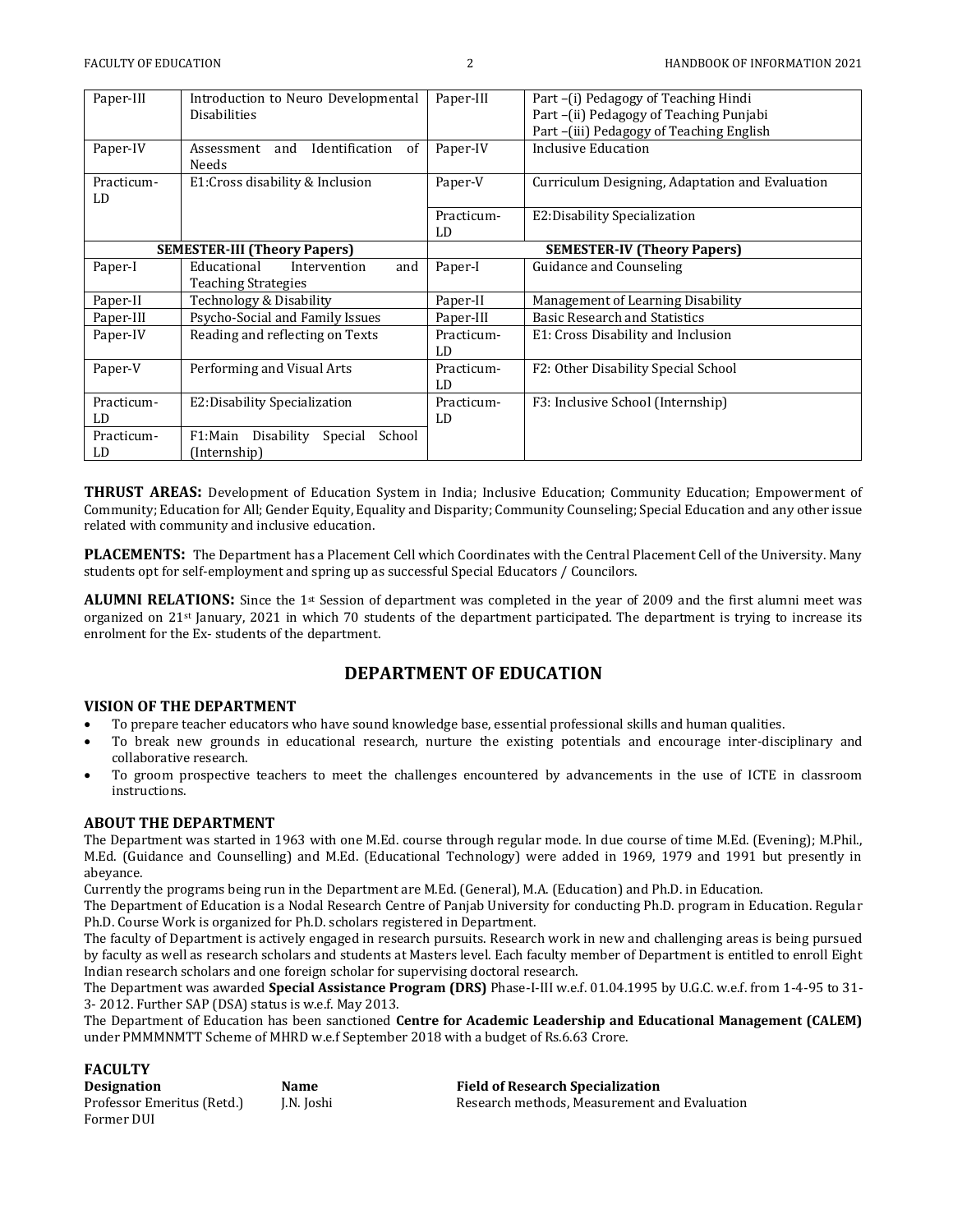| <b>Honorary Professor</b> | Krishan Kumar        | Sociology and History of Education, Critical Pedagogy and Modernity<br>Issues, English and Hindi story writings |
|---------------------------|----------------------|-----------------------------------------------------------------------------------------------------------------|
| Professors                | Kirandeep Singh      | Guidance & Counselling w.r.t. Career Psychology & Organizational                                                |
|                           | (Chairperson)        | Psychology, Human Development                                                                                   |
|                           | Nandita Shukla Singh | Philosophical & Sociological aspect of Education, Indian Thinkers,                                              |
|                           |                      | Teacher Education, Value Education                                                                              |
|                           | Vandana Mehra        | Educational Technology, Curriculum Development, Research                                                        |
|                           |                      | Methods, Teacher Education                                                                                      |
|                           | Latika Sharma        | Life Long Education, Psycho social correlates of Education evolving                                             |
|                           |                      | areas of Pedagogies, Educational Administration, Teacher Education                                              |
|                           | Prabha Vig           | Guidance and Counselling, Life Long Learning, Curriculum                                                        |
|                           |                      | Development and Teacher Education                                                                               |
|                           | Satvinderpal Kaur    | Educational and Social Psychology, Sociology of Education,                                                      |
|                           |                      | Educational Policy and Contemporary Studies on Inclusion /                                                      |
|                           |                      | Exclusion in education with special reference to studies on women,                                              |
|                           |                      | girls, rural, Dalit, tribal, urban poor and other disadvantaged sections.                                       |
|                           | Jatinder Grover      | Quality aspects of Elementary, Secondary & Teacher Education,                                                   |
|                           |                      | <b>Technology Enhanced Education Systems</b>                                                                    |
| Associate Professor       | Kuldeep Kaur         | Special Education (Learning Disability), Inclusive Education,                                                   |
|                           |                      | Education, Pedagogy of Language                                                                                 |

## **COURSES OFFERED (SEMESTER SYSTEM)**

**Course Seats Duration Eligibility\* Admission Criteria** M.Ed (General) 50 2 years Candidates seeking admission to M.Ed should have obtained atleast 50% marks equivalent grade in the following programmes: i) B.Ed ii) B.A.B.Ed, B.Sc. B.Ed iii) B.El.Ed iv) D.El.Ed with an undergraduate degree (with 50% marks in each) Based on Merit M.A.  $\vert$  25+3 NRI + 1 Foreign National 2 years **A) For Indian Nationals**: Passed one of the following examinations from a recognized University: i) B.A. with (Hons) in Education obtaining 50% marks in aggregate **OR**  ii) B.Sc. (Hons.) School **OR**  iii) A Bachelor's degree obtaining at least 45% marks in the subject/course of Education or 50% marks in aggregate **Provided that**:- Bachelor's degree in any stream with 50% marks and B.Ed. from any recognized Indian University **OR**  Bachelor's degree with 50% marks having studied at least one of these subjects viz. Education / Philosophy/ Psychology/ Sociology / Public Administration/ History / Economics / Geography / Political Science / Anthropology **OR** Master's degree in any other subject **B) For Foreign Nationals**: 50% marks or equivalent grade in graduate degree/ equivalent degree in any discipline from Foreign University having certified by the Association of Indian Universities (AIU). Based on Merit Post Graduate Diploma in Inclusive Education 25 1 year Graduation (minimum 50% in aggregate)- preferably with either of these subjects, viz., Education / Child Development / Psychology / Early Childhood Education/ Disabilities Studies. **Note**: i) Seats preferable for NRIs / Foreign Nationals ii) Course will be run if at least 10 candidates are admitted in the course iii) University reservation policy will be applicable to seats available for Indian Nationals Based on Merit Ph.D. Subject to availability 3-6 years See M.Phill/Ph.D. Prospectus 2021 \*5% Concession is admissible in eligibility marks to ST/SC/BC/PwD candidates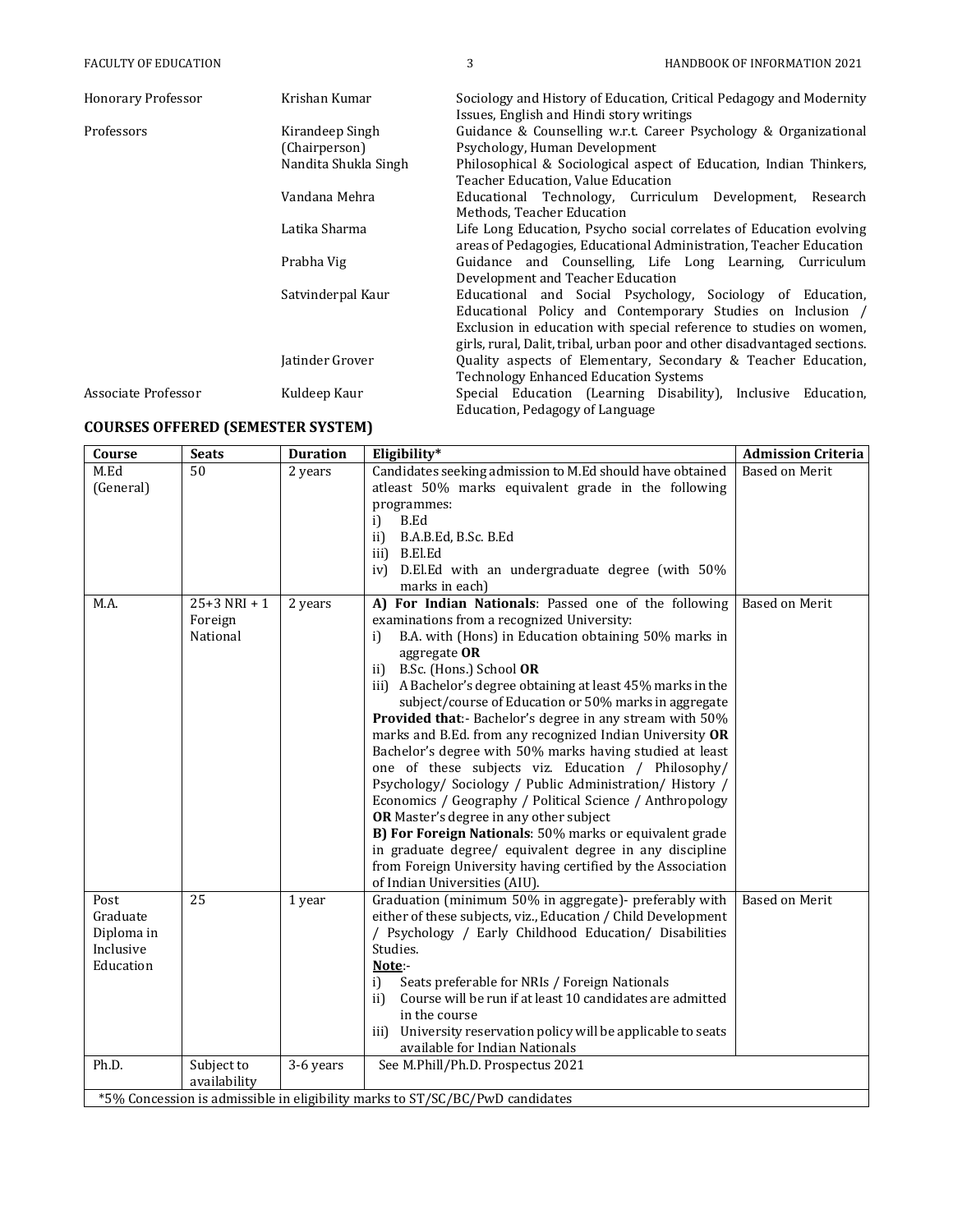## **TITLE OF SYLLABI :** Detailed syllabi is available a[t :http://puchd.ac.in/includes/syllabus/2017/20171106154856-m.ed.general-](http://puchd.ac.in/includes/syllabus/2017/20171106154856-m.ed.general-2017-19itoivsem27.10.pdf?201904021801)[201719itoivsem27.10.pdf? 201904021801](http://puchd.ac.in/includes/syllabus/2017/20171106154856-m.ed.general-2017-19itoivsem27.10.pdf?201904021801)

## **M.Ed (GENERAL)**

| <b>SEMESTER-I</b>              |                                                               |                                 | <b>SEMESTER-II</b>                                  |  |
|--------------------------------|---------------------------------------------------------------|---------------------------------|-----------------------------------------------------|--|
|                                | <b>Programme Code: MEDGN-I</b>                                | <b>Programme Code: MEDGN-II</b> |                                                     |  |
| (As per syllabus of 2019-2021) |                                                               |                                 | (As per syllabus of 2019-2021)                      |  |
| Paper-I                        | Perspectives in Education-I                                   | Paper-I                         | Process of Education-II                             |  |
| Paper-II                       | Learner and Learning Process-I                                | Paper-II                        | Psychology for Individual and Social Development-II |  |
| Paper-III                      | Educational Research & Statistics-I                           | Paper-III                       | <b>Educational Research and Statistics-II</b>       |  |
| Paper-IV                       | <b>Teacher Education-I</b>                                    | Paper-IV                        | Dissertation-II (Submission of Research Proposal)   |  |
| Paper-V                        | History of Education-I                                        | Paper-V                         | Self-Development Skills-II (Yoga, Communication &   |  |
|                                |                                                               |                                 | Professional Skills)                                |  |
| Paper-VI                       | Dissertation-I (Writing a synopsis)                           | Paper-VI                        | Any one of the following                            |  |
|                                |                                                               | A                               | Pedagogy of Science Education-II                    |  |
|                                |                                                               | B                               | Pedagogy of Social Science Education-II             |  |
|                                |                                                               | C                               | Pedagogy of Language Education-II                   |  |
|                                |                                                               | D                               | Pedagogy of Mathematics Education-II                |  |
| <b>SEMESTER-III</b>            |                                                               |                                 | <b>SEMESTER-IV</b>                                  |  |
|                                | <b>Programme Code: MEDGN-III</b>                              |                                 | <b>Programme Code: MEDGN-IIV</b>                    |  |
|                                | (As per syllabus of 2019-2021)                                |                                 | (As per syllabus of 2019-2021)                      |  |
| Paper-I                        | Education for sustainable Development and<br>Global Peace-III | Paper-I                         | Educational Technology & ICT-IV                     |  |
| Paper-II                       | Guidance and Counselling-III                                  | Paper-II                        | Dissertation-IV (Viva voce)                         |  |
| Paper-III                      | Measurement, Assessment and Evaluation-III                    | Paper-III                       | Field Attachment / Internship-IV                    |  |
| Paper-IV                       | Educational Management & Policy Planning-III                  | Paper-IV                        | Self-Development Skills-IV (Placement /             |  |
|                                |                                                               |                                 | Entrepreneurship skills)                            |  |
| Paper-V                        | Field Attachment / Internship                                 | Paper-V,VI                      | Any three of the following                          |  |
|                                |                                                               | A                               | Education for differently able-IV                   |  |
|                                |                                                               | B                               | Curriculum Studies-IV                               |  |
|                                |                                                               | C                               | Comparative Education-IV                            |  |
|                                |                                                               | D                               | Life Long Learning-IV                               |  |
|                                |                                                               | E                               | <b>Economics of Education IV</b>                    |  |

#### **MA (Education) – Detailed syllabi available at** [:http://puchd.ac.in/includes/syllabus/2017/20171106155452-m.a.edu.-](http://puchd.ac.in/includes/syllabus/2017/20171106155452-m.a.edu.-2017-19itoivsem27.10.pdf?201904021801) [2017-](http://puchd.ac.in/includes/syllabus/2017/20171106155452-m.a.edu.-2017-19itoivsem27.10.pdf?201904021801) [19itoivsem27.10.pdf?](http://puchd.ac.in/includes/syllabus/2017/20171106155452-m.a.edu.-2017-19itoivsem27.10.pdf?201904021801) 201904021801

| <b>SEMESTER-I (Compulsory paper)</b>           |                                               | <b>SEMESTER-II (Compulsory paper)</b> |                                                |
|------------------------------------------------|-----------------------------------------------|---------------------------------------|------------------------------------------------|
| (As per syllabus of 2019-2021)                 |                                               |                                       | (As per syllabus of 2019-2021)                 |
| Paper-I                                        | Philosophical and Sociological Foundations of | Paper-VI                              | Philosophical and Sociological Foundations     |
|                                                | Education-I                                   |                                       | of Education-II                                |
| Paper-II                                       | Educational psychology-I                      | Paper-V                               | <b>Educational Psychology-II</b>               |
| Paper-III                                      | Educational Research & Statistics-I           | Paper-VI                              | Educational Research & Statistics-II           |
|                                                | IV & V (opt papers) any two of the following  |                                       | IX & X (opt papers) Any two of the following   |
| A                                              | Educational Measurement & Evaluation          | А                                     | Educational Measurement & Evaluation           |
| B                                              | Guidance & Counselling                        | B                                     | Guidance & counselling                         |
| C                                              | <b>Educational Technology</b>                 | C                                     | <b>Educational Technology</b>                  |
| D                                              | Special Education                             | D                                     | Special Education                              |
| E                                              | Population Education<br>Environmental<br>and  | E                                     | Population Education and Environmental         |
|                                                | Education                                     |                                       | Education                                      |
| F                                              | Value Education & Human Rights Education      | F                                     | Value Education & Human Rights Education       |
| G                                              | Educational Administration & Management       | G                                     | Educational Administration & Management        |
| H                                              | Lifelong Education                            | H                                     | Life Long Education                            |
|                                                | <b>SEMESTER-III - Compulsory papers</b>       |                                       | <b>SEMESTER-IV - Compulsory papers</b>         |
|                                                | (As per syllabus of 2018-20)                  |                                       | (As per syllabus of 2018-20)                   |
| Paper-XI                                       | History and Contemporary issues of Indian     | Paper-XVI                             | History and Contemporary issues of Indian      |
|                                                | Education-III                                 |                                       | Education-IV                                   |
| Paper-XII                                      | Curriculum Development-III                    | Paper-XVII                            | Curriculum Development-IV                      |
| Paper-XIII                                     | Dissertation Proposal / Synopsis              | Paper-XVIII                           | Dissertation Proposal / Synopsis               |
| XIV & XV (opt papers) any two of the following |                                               |                                       | XIX & XX (opt papers) any two of the following |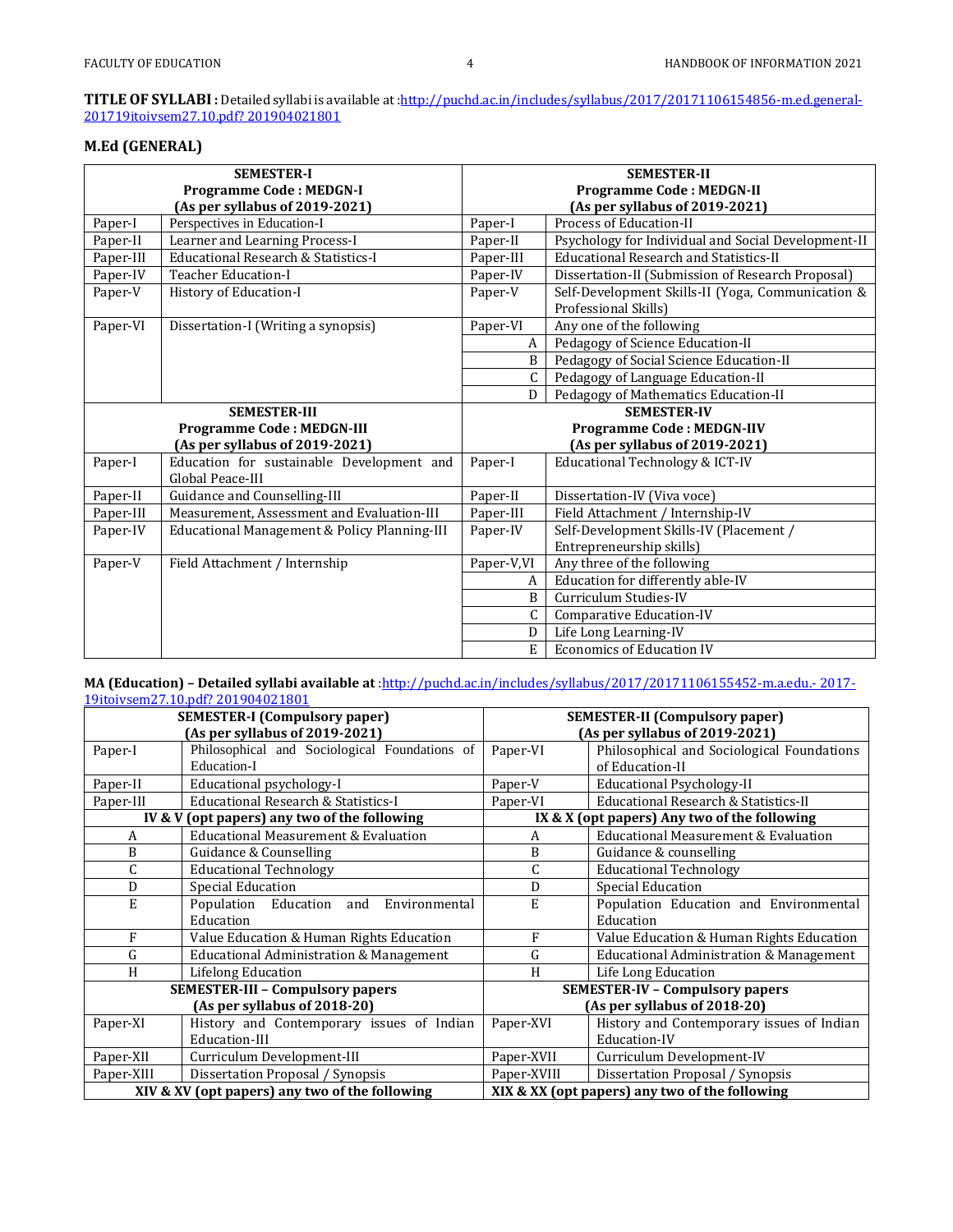| A | Educational Measurement & Evaluation                | А | Educational Measurement & Evaluation                |
|---|-----------------------------------------------------|---|-----------------------------------------------------|
| B | Guidance & Counselling                              |   | Guidance & Counselling                              |
|   | <b>Educational Technology</b>                       |   | <b>Educational Technology</b>                       |
|   | Special Education                                   |   | Special Education                                   |
| E | Population Education and Environmental<br>Education | E | Population Education and Environmental<br>Education |
|   | Value Education & Human Rights Education            |   | Value Education & Human Rights Education            |
|   | Educational Administration & Management             |   | Educational Administration & Management             |
| H | Life Long Education                                 |   | Life Long Education                                 |

**Post Graduate Diploma in Inclusive Education (PGDIE) Curriculum is available at<https://puchd.ac.in/includes/syllabus/> 2020/20200813124757**-postgraduatediplomaininclusiveeducation.pdf? 202011292308

| <b>POST GRADUATE DIPLOMA IN INCLUSIVE EDUCATION</b><br>SEMESTER-I (As per syllabus of 2020-2021) |                                                      |              | <b>POST GRADUATE DIPLOMA IN INCLUSIVE EDUCATION</b><br><b>SEMESTER-II (As per syllabus of 2020-2021)</b> |
|--------------------------------------------------------------------------------------------------|------------------------------------------------------|--------------|----------------------------------------------------------------------------------------------------------|
| <b>PAPER</b>                                                                                     | <b>Compulsory Papers</b>                             | <b>PAPER</b> | <b>Compulsory Papers</b>                                                                                 |
|                                                                                                  | Inclusive Education: Multidimensional Perspectives & |              | <b>Practical Work</b>                                                                                    |
|                                                                                                  | Pedagogies                                           |              |                                                                                                          |
|                                                                                                  | Research Methodology for Inclusive Education         | VI           | Field Internship                                                                                         |
| III                                                                                              | Practical Work                                       | VII          | Self Study                                                                                               |
| IV                                                                                               | Self Study                                           | VIII         | <b>Research Project</b>                                                                                  |

**THRUST AREAS:** Education for Peace, Values & Sustainable development, Philosophical, Sociological and Psychological foundations of Education, Guidance & Counselling, Educational Technology, Measurement and Evaluation, Social and Economic Context of Education, Special and Inclusive Education, Environmental Education, Educational Administration and Educational Research etc.

**PLACEMENT:** The Department maintains year wise data of student profiles. Resource Persons from different fields (Educational Institutes; Guidance / Employment Bureaus; Professionals from Hospitals / Psychiatry Department etc.) are invited to deliver expert talks and interact with students. Students opting for Guidance & Counselling as optional paper have a mandatory visit to Employment Exchange and Guidance & Counselling Bureau. Placement Cell of Department intends to increase interaction with experts working towards better placement opportunities for students of the Department

**ALUMNI RELATIONS:** The alumni are associated with Department through DEESA (Department of Education Ex-Students Association

## **INSTITUTE OF EDUCATION TECHNOLOGY AND VOCATIONAL EDUCATION**

#### **ABOUT THE INSTITUTE**

The Institute started in July 2007 as a collaborative effort of three departments of Panjab University viz. Department of Education, Department of Lifelong Learning and Department of Community Education & Disability Studies. Presently, four year integrated B.A. B.Ed. course (approved by NCTE) is offered in the Institute with an intake of 50 students. This course is designed as per the latest guidelines of NCTE.

The objective of the Institute is to prepare prospective secondary school teachers, who are dedicated & committed to teaching profession, socially aware & concerned, morally upright and spiritually oriented. The focus of this four years course is to provide quality teacher education through a rigorous, consistent and comprehensive programme equipping with theoretical knowledge and practical pursuits

## **FACULTY**

| Designation                      | <b>Name</b>      | <b>Field of Research Specialization</b>                                     |  |  |  |  |  |
|----------------------------------|------------------|-----------------------------------------------------------------------------|--|--|--|--|--|
| Assistant Professors             | Rekha Rani       | Teaching of Mathematics, Research Methodology and Statistics, Special       |  |  |  |  |  |
|                                  |                  | Education, Educational Technology                                           |  |  |  |  |  |
|                                  | Kanwalpreet Kaur | Educational Psychology, Educational Sociology, Educational Technology,      |  |  |  |  |  |
|                                  |                  | Research Methodology and Statistics                                         |  |  |  |  |  |
|                                  | Kalpana Thakur   | Educational Technology, Curriculum Development, Research Methodology and    |  |  |  |  |  |
|                                  | (Chairperson)    | Statistics, Educational Psychology, Teaching of Science                     |  |  |  |  |  |
|                                  | Amritpal Kaur    | Educational Psychology, Teaching of Social Studies, Educational Technology, |  |  |  |  |  |
|                                  |                  | Guidance and Counselling                                                    |  |  |  |  |  |
|                                  | Puja Ahuja       | Science Education, Educational Technology,<br>Mathematics<br>Education.     |  |  |  |  |  |
|                                  |                  | <b>Educational Psychology</b>                                               |  |  |  |  |  |
| CAUDER ARREDED (CEMECTED CVETEM) |                  |                                                                             |  |  |  |  |  |

## **COURSE OFFERED (SEMESTER SYSTEM)**

| Course   | <b>Seats</b> | <b>Duration</b> | Eligibility*                           | <b>Admission Criteria</b>             |
|----------|--------------|-----------------|----------------------------------------|---------------------------------------|
| B.A.B.Ed | 50           | 4 years         | Passed 10+2 examination with 50% marks | Based on Aptitude Test                |
|          |              |                 | from any recognized Board / University | Academic $(10+2 \text{ class})$ : 50% |
|          |              |                 |                                        | Aptitude Test: 50%                    |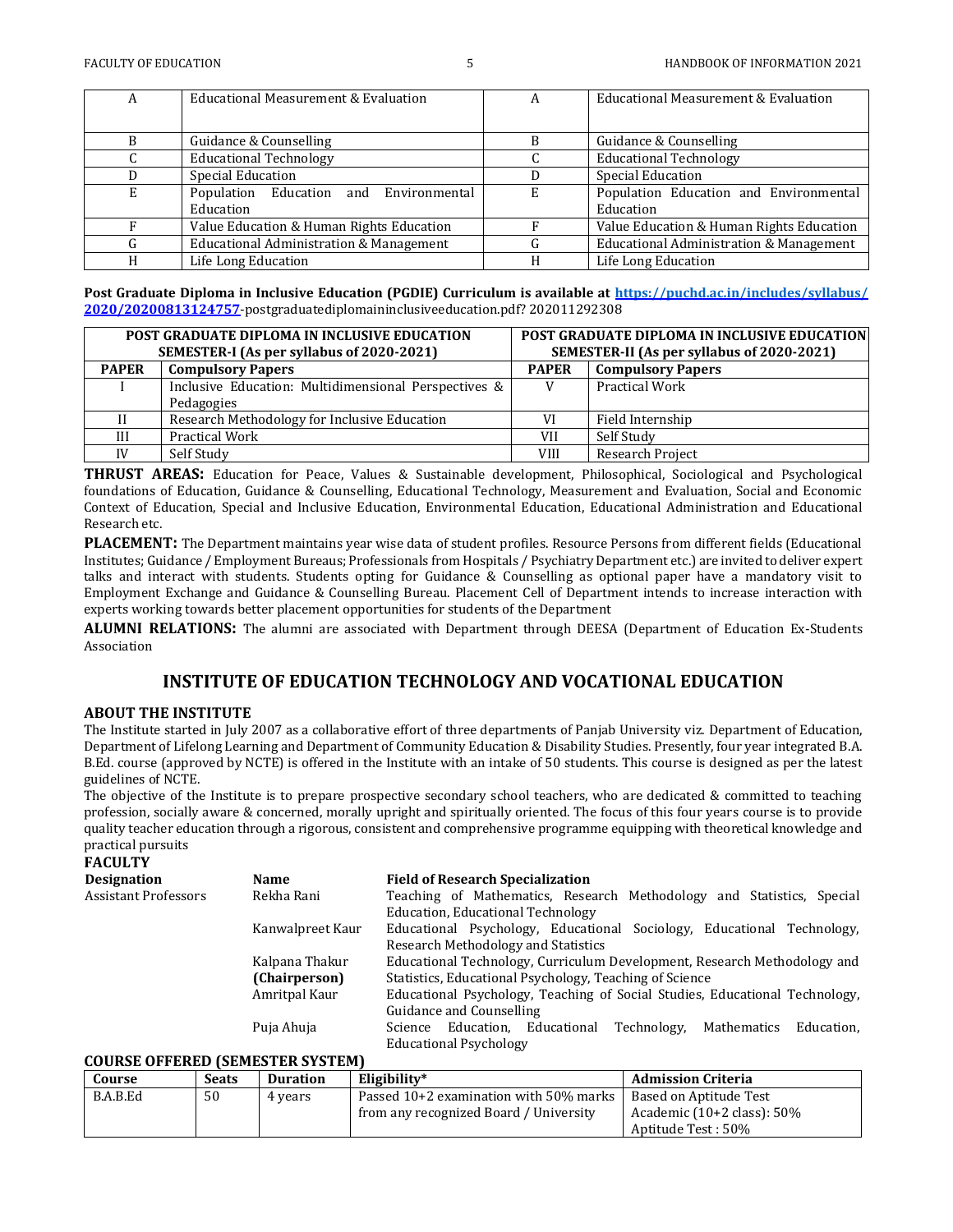(pass marks in Aptitude Test is 40%)

\*5% concession is admissible in eligibility marks to SC/ST/BC/PwD candidates

## **TITLES OF SYLLABI**: Detailed Syllabi available at <https://puchd.ac.in/syllabus.php>

|                  | <b>SEMESTER-I</b>                                | <b>SEMESTER-II</b>            |                                                                     |  |  |
|------------------|--------------------------------------------------|-------------------------------|---------------------------------------------------------------------|--|--|
|                  | <b>Compulsory Papers:</b>                        | <b>Compulsory Papers:</b>     |                                                                     |  |  |
| Paper 1          | <b>Education in Emerging Indian Society</b>      | Paper 1                       | Philosophical<br>Sociological foundations<br>and<br>of<br>Education |  |  |
| Paper 2          | School Organization and Administration           | Paper 2                       | School Organization and Administration                              |  |  |
| Paper 3          | English                                          | Paper 3                       | English                                                             |  |  |
| Paper 4          | Punjabi / HCP                                    | Paper 4                       | Punjabi / HCP                                                       |  |  |
| Paper 5, 6,      | Optional Papers: Choose any three                | Paper 5, 6,                   | Optional Papers: Choose any three                                   |  |  |
| 7                |                                                  | 7                             |                                                                     |  |  |
|                  | English (Elective), Punjabi (Elective), Hindi    |                               | English (Elective), Punjabi (Elective), Hindi (Elective),           |  |  |
|                  | (Elective), Political Science, Economics,        |                               | Political Science, Economics, Sociology, Geography,                 |  |  |
|                  | Sociology, Geography, Mathematics and            |                               | Mathematics and History                                             |  |  |
|                  | History                                          |                               |                                                                     |  |  |
|                  | <b>General Practicum</b>                         |                               | <b>General Practicum</b>                                            |  |  |
|                  | School related practicum<br>a)                   |                               | School related practicum<br>a)                                      |  |  |
|                  | Life skills training<br>b)                       |                               | Life skills training<br>b)                                          |  |  |
|                  | Tutorials<br>$c$ )                               |                               | Tutorials<br>$\mathbf{c}$                                           |  |  |
|                  | <b>SEMESTER-III</b>                              |                               | <b>SEMESTER-IV</b>                                                  |  |  |
|                  | <b>Compulsory Papers:</b>                        |                               | <b>Compulsory Papers:</b>                                           |  |  |
| Paper 1          | Human Development                                | Paper 1                       | Curriculum Development and Evaluation                               |  |  |
| Paper 2          | School-Community Participation                   | Paper 2<br>Paper 3            | <b>Guidance and Counselling</b>                                     |  |  |
| Paper 3          | English                                          |                               | English                                                             |  |  |
| Paper 4          | Punjabi / HCP                                    | Paper 4                       | Punjabi / HCP                                                       |  |  |
| Paper 5, 6,<br>7 | Optional Papers: Choose any three                | Paper 5, 6,                   | Optional Papers: Choose any three                                   |  |  |
|                  | English (Elective), Punjabi (Elective), Hindi    |                               | English (Elective), Punjabi (Elective), Hindi (Elective),           |  |  |
|                  | (Elective), Political Science, Economics,        |                               | Political Science, Economics, Sociology, Geography,                 |  |  |
|                  | Sociology, Geography, Mathematics and<br>History |                               | Mathematics and History                                             |  |  |
|                  | <b>General Practicum</b>                         |                               | <b>General Practicum</b>                                            |  |  |
|                  | School related practicum<br>a)                   |                               | School related practicum<br>a)                                      |  |  |
|                  | b)<br>Life skills training                       |                               | b)<br>Life skills training                                          |  |  |
|                  | Tutorials<br>$c$ )                               |                               | Tutorials<br>$\mathbf{c}$                                           |  |  |
|                  | <b>SEMESTER-V</b>                                |                               | <b>SEMESTER-VI</b>                                                  |  |  |
|                  | <b>Compulsory Papers:</b>                        |                               | <b>Compulsory Papers:</b>                                           |  |  |
| Paper 1          | Technological bases of Education and<br>Pedagogy | Paper 1                       | <b>Educational Research and Statistics</b>                          |  |  |
| Paper 2          | Health and Yoga Education                        | Paper 2                       | Value Education                                                     |  |  |
| Paper 3          | English                                          | Paper 3                       | English                                                             |  |  |
| Paper 4          | Punjabi / HCP                                    | Paper 4                       | Punjabi / HCP                                                       |  |  |
| Paper 5, 6,<br>7 | Optional Papers: Choose any three                | Paper 5, 6,<br>$\overline{7}$ | Optional Papers: Choose any three                                   |  |  |
|                  | English (Elective), Punjabi (Elective), Hindi    |                               | English (Elective), Punjabi (Elective), Hindi (Elective),           |  |  |
|                  | (Elective), Political Science, Economics,        |                               | Political Science, Economics, Sociology, Geography,                 |  |  |
|                  | Sociology, Geography, Mathematics and            |                               | Mathematics and History                                             |  |  |
|                  | History                                          |                               |                                                                     |  |  |
|                  | <b>General Practicum</b>                         |                               | <b>General Practicum</b>                                            |  |  |
|                  | School related practicum<br>a)                   |                               | School related practicum<br>a)                                      |  |  |
|                  | $\mathbf{b}$<br>Life skills training             |                               | b)<br>Life skills training                                          |  |  |
|                  | Tutorials<br>c)                                  |                               | Tutorials<br>c)                                                     |  |  |
|                  | <b>SEMESTER-VII</b>                              |                               | <b>SEMESTER-VIII</b>                                                |  |  |
|                  | <b>Compulsory Papers:</b>                        |                               | <b>Compulsory Papers:</b>                                           |  |  |
| Paper 1          | Theory<br>Education,<br>Philosophical,<br>of     |                               | Internship programme and Pedagogy practice                          |  |  |
|                  | Sociological and Political perspective           |                               |                                                                     |  |  |
| Paper 2          | The Learner-Nature and Development               |                               | Tasks related to School Internship                                  |  |  |
| Paper 3          | Theory of Instructional Technology               |                               | (Document<br>&<br>SWOT<br>analysis,<br>Case<br>Study,               |  |  |
| Paper 4          | <b>School Management</b>                         |                               | Organization<br>of School<br>co-Curricular<br>function,             |  |  |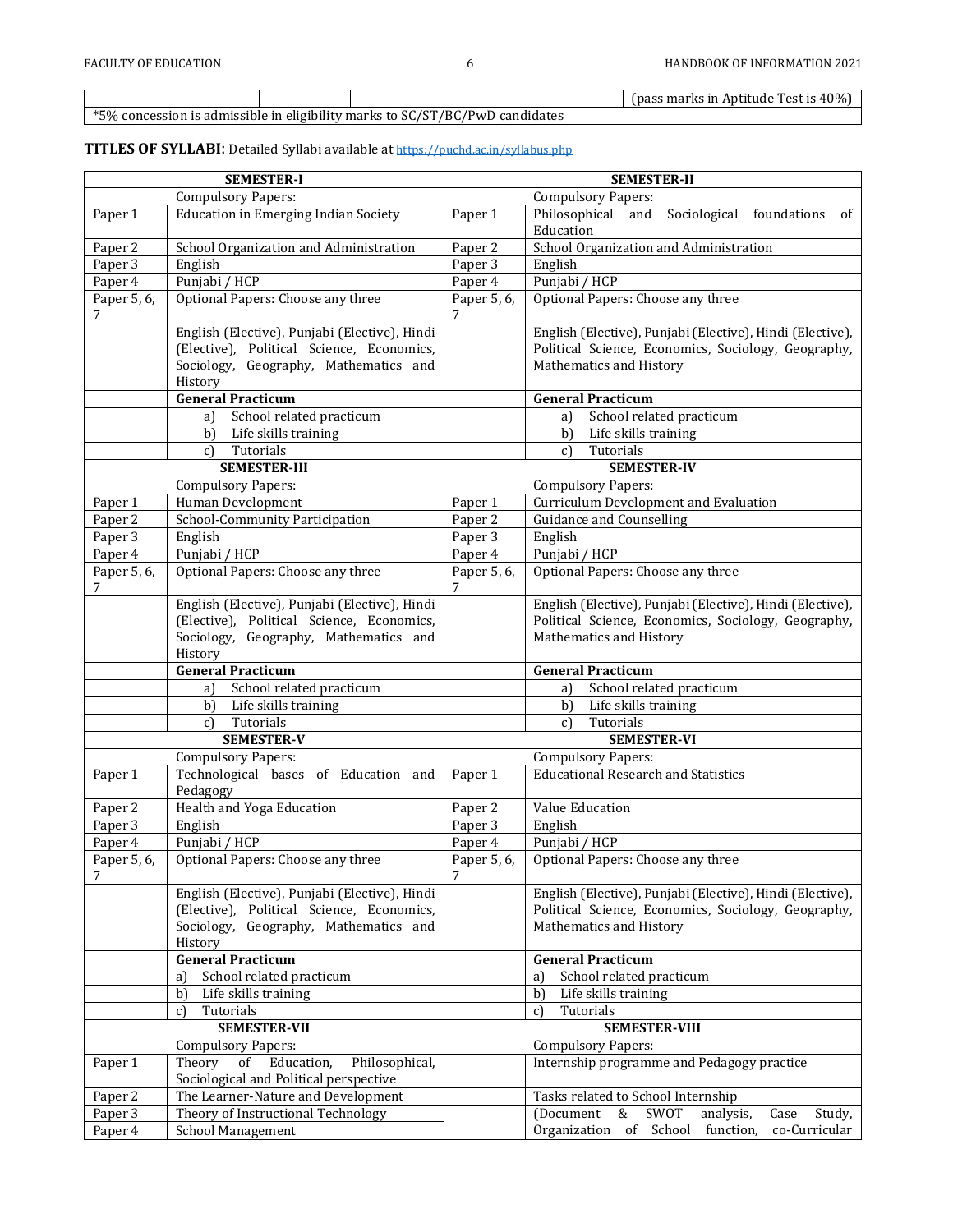| Paper 5   | Information<br>and<br>Communication           | Activities, Morning assembly, Social Awareness     |
|-----------|-----------------------------------------------|----------------------------------------------------|
|           | Technology (ICT) in Education                 | Programmes, Cleanliness & beautification of School |
| Paper 6 & | Optional papers: Choose any two:              | Campus, Career Counselling Sessions, Life Skill    |
|           | English, Punjabi, Hindi, History, Geography,  | Training and Preparation & Maintenance of various  |
|           | Economics, Social Studies, Political Science, | School Records)                                    |
|           | Mathematics and Sociology                     |                                                    |

**THRUST AREAS:** Perspectives of Education (Philosophical, Psychological, Sociological), Educational Technology, Life Skills, Pedagogical skills and school based experience.

**PLACEMENTS**: The placement cell is active in grooming employability skills of students by conducting resume writing, group discussions and interview skills development sessions. Students are provided expert guidance for CTET examination, training in various pedagogies, school based experiences, and career related knowledge for future employment. In future, institute is planning to hold placement drive by collaboration with various schools.

**ALUMNI RELATIONS**: Institute holds its annual alumni meet in which views are exchanged among the alumni members and present students. It provides a platform for seeking suggestions and constructive feedback.

## **DEPARTMENT OF LIFE LONG LEARNING AND EXTENSION**

#### **ABOUT THE DEPARTMENT**

Department of Life Long Learning & Extension was established in 1977 in the Panjab University in the name of Centre for Continuing Education. It was rechristened as Department of Life Long Learning and Extension in November, 2009. The UGC mandate for the department is to promote philosophy of Life Long Learning as a part of educational programmes of the University by involving schools, affiliated colleges, departments of P.U. and NGOs, etc. To achieve this, the department is making concrete efforts to integrate formal and non-formal educational & vocational programmes by reaching to larger section of society especially deprived groups through vocational and skilled development programmes. These programmes include Basic Course in Computer Literacy, Fashion Designing, Cosmetology & Skin Care, Block Painting, First Aid, Family Life Education, Life Skills and Personality Development, etc. The target groups in these programs are university students, employees, youth, school dropouts, school students, community at large, etc. The programme organized for them are Remedial classes in English, Punjabi, Math and Science and UGC/NET coaching classes. The faculty of the department facilitates the students from the faculty of Education & Arts to pursue their research leading to awards of Ph.D degree. Besides this, faculty members organize need based interdisciplinary programmes for the Community.

In addition to this, the department lays stress on the awareness generation programmes as part of extension services and life long education on issues concerning quality of life improvement such as, safe environment, safe drinking water, preventing communicable diseases, women empowerment, health and cleanliness, female feticide, HIV/AIDS awareness, nutrition and health, human rights, domestic violence against women and youth. Besides this, the department organizes training programmes for schools teachers, faculty development programmes, helpline for students, seminars and workshops on relevant themes.

The Department also continuously organizes Skill Development and Short Term Vocational Programmes in the affiliated colleges of Panjab University.

## **FACULTY**

| <b>Designation</b>  | Name                                            | <b>Field of Research Specialization</b>                                       |
|---------------------|-------------------------------------------------|-------------------------------------------------------------------------------|
| Professors          | Sween                                           | Education, Environmental Education, Guidance & Counseling and Extension       |
|                     | (continuing on honorary<br>and voluntary basis) | Education.                                                                    |
| Professor           | Prabha Vig                                      | Education, Guidance and Counseling, Life Long Learning Curriculum             |
|                     |                                                 | Development and Teacher Education.                                            |
| Assistant Professor | Renu Gandhi                                     | Adolescents Education, Adult Education, Life Long Learning, Women             |
|                     |                                                 | Empowerment and Extension Education.                                          |
| Assistant Professor | Parmjit Singh Kang                              | Political Science, International Relations, Geopolitics, Political Geography, |
|                     | (Chairperson)                                   | Research Methodology, Life Long Learning, Extension Education, Guidance       |
|                     |                                                 | Counseling for Civil Services and UGC/NET.                                    |

#### **COURSES OFFERED (SEMESTER SYSTEM)**

| Course                                                                       | <b>Seats</b>          | <b>Duration</b>                | Eligibility*                   | <b>Admission Criteria</b> |  |
|------------------------------------------------------------------------------|-----------------------|--------------------------------|--------------------------------|---------------------------|--|
| Diploma in Pre-School   $15+2$ NRI + 1                                       |                       | 1 Year                         | Passed 10+2 examination in any | Based on Merit            |  |
| Education                                                                    | Foreign National      | from a<br>recognized<br>stream |                                |                           |  |
|                                                                              | Education Board/CBSE. |                                |                                |                           |  |
| *5% concession is admissible in eligibility marks to SC/ST/BC/PwD candidates |                       |                                |                                |                           |  |

#### **TITLE OF SYLLABI :** Detail of syllabus available at<http://lifelonglearning:puchd.ac.in/> **DIPLOMA**

| <b>SEMESTER-I</b> |                                        | <b>SEMESTER-II</b> |                              |  |
|-------------------|----------------------------------------|--------------------|------------------------------|--|
| Paper 1           | Pre-School Education in Emerging India | Paper $\lrcorner$  | Aspects of Child Development |  |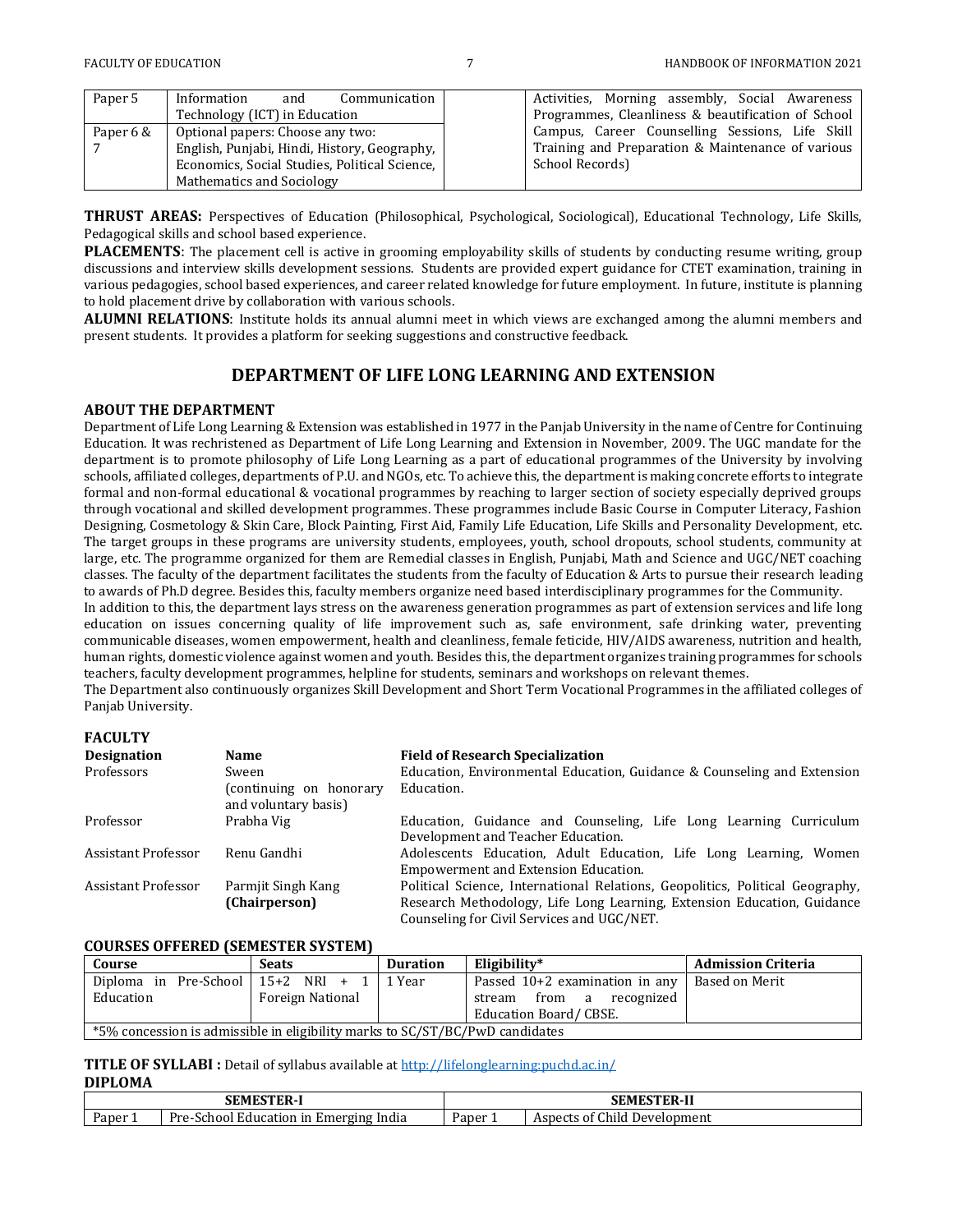| Paper <sub>2</sub> | Child Development Community       | Paper 2 | <b>Working with Parents and Community</b>        |
|--------------------|-----------------------------------|---------|--------------------------------------------------|
| Paper 3            | Programme Planning for Pre-School | Paper.  | Field based Project work on Pre-School Education |
|                    | Education                         |         |                                                  |

**THRUST AREAS:** Computer Literacy, Life Long Learning and Awareness Generation, Vocational Courses in Fashion Designing, English Speaking & Personality Development, Life Skill Education and Family Life Education, Remedial Coaching, Skill Generation, Research, Training and Extension, Guidance and Counselling.

**PLACEMENTS**: Our old students have been placed in the number of Nursery Schools, Various Anganwari Centers and Creches as Care Takers, Teachers an Instructors.

## **DEPARTMENT OF PHYSICAL EDUCATION**

## **ABOUT THE DEPARTMENT**

The Department of Physical Education was started in the year of 1963 with M.A in Physical Education. The department has emerged as one of the premier centre of Physical Education in India. It has acquired a prominent status in the country and has earned several distinctions during its existence. The Department offers B.P.Ed. (Two Years), M.P.Ed. (Two Years) and Doctoral programmes and has highly qualified faculty.

In line with the University mission, the Department has the aim of educating the "whole-person" and to produce quality teachers as well as administrators in the profession of Physical Education and Sports. By improving our academic programmes and services to the University and Local Community, we pledge to continually strive for academic excellence and to maintain our leadership role in our profession.

**FACULTY:**

| Designation | <b>Name</b>             | <b>Field of Research Specialization</b>                    |  |  |
|-------------|-------------------------|------------------------------------------------------------|--|--|
| Professors  | Gurmeet Singh           | Sports Training, Kinesiology & Biomechanics, Track & Field |  |  |
|             | (Chairperson)           |                                                            |  |  |
|             | Dalwinder Singh         | Sports Management, Sports Training, Hockey                 |  |  |
|             | Thingnam Nandalal Singh | Fitness & Wellness, Measurement and Evaluation             |  |  |

## **COURSES OFFERED (SEMESTER SYSTEM)**

| Course  | <b>Seats</b>     | <b>Duration</b> | Eligibility*                                               | <b>Admission criteria</b>     |
|---------|------------------|-----------------|------------------------------------------------------------|-------------------------------|
| B.P.Ed. | $34 + 2$ NRI + 2 | 2 years         | Bachelor's Degree in any discipline with 50%               | Based on PU-CET (PG)          |
|         | Foreign          |                 | marks and having at least participation in the             | Academics: 50%                |
|         | National         |                 | Inter-College/ Inter-Zonal/ District/ School               | PU-CET (PG): 50%              |
|         |                  |                 | competition in sports and games as recognized by           |                               |
|         |                  |                 | the AIU/IOA/SGFI/Govt. of India;                           | Physical Efficiency Test: (to |
|         |                  |                 | 0R.                                                        | be qualified in 35 seconds)   |
|         |                  |                 | Bachelor's Degree in physical education with 45%<br>marks; |                               |
|         |                  |                 | 0 <sub>R</sub>                                             |                               |
|         |                  |                 | Bachelor's Degree in any discipline with 45%               |                               |
|         |                  |                 | marks and studied physical education as                    |                               |
|         |                  |                 | compulsory / elective subject;<br>0R                       |                               |
|         |                  |                 | Bachelor's Degree with 45% marks and having                |                               |
|         |                  |                 | participated in National/ Inter University/ State          |                               |
|         |                  |                 | competitions or secured 1st, 2nd or 3rd position in        |                               |
|         |                  |                 | Inter College/ Inter- Zonal/ District/ School              |                               |
|         |                  |                 | competition in sports and games as recognized by           |                               |
|         |                  |                 | the AIU/IOA/SGFI/Govt. of India;                           |                               |
|         |                  |                 | 0R                                                         |                               |
|         |                  |                 | with<br>degree<br>Bachelor's<br>participation<br>in        |                               |
|         |                  |                 | international competitions or secured 1st, 2nd or          |                               |
|         |                  |                 | position in National/ Inter-University<br>3rd              |                               |
|         |                  |                 | competition in sports and games as recognized by           |                               |
|         |                  |                 | respective federations/ AIU/IOA/SGFI/Govt. of              |                               |
|         |                  |                 | India;<br>0 <sub>R</sub>                                   |                               |
|         |                  |                 | Graduation with 45% marks and at least three               |                               |
|         |                  |                 | years of teaching experience (for deputed in-              |                               |
|         |                  |                 | service candidates <i>i.e.</i> trained physical education  |                               |
|         |                  |                 | teachers/coaches).                                         |                               |
|         |                  |                 | <b>OR</b>                                                  |                               |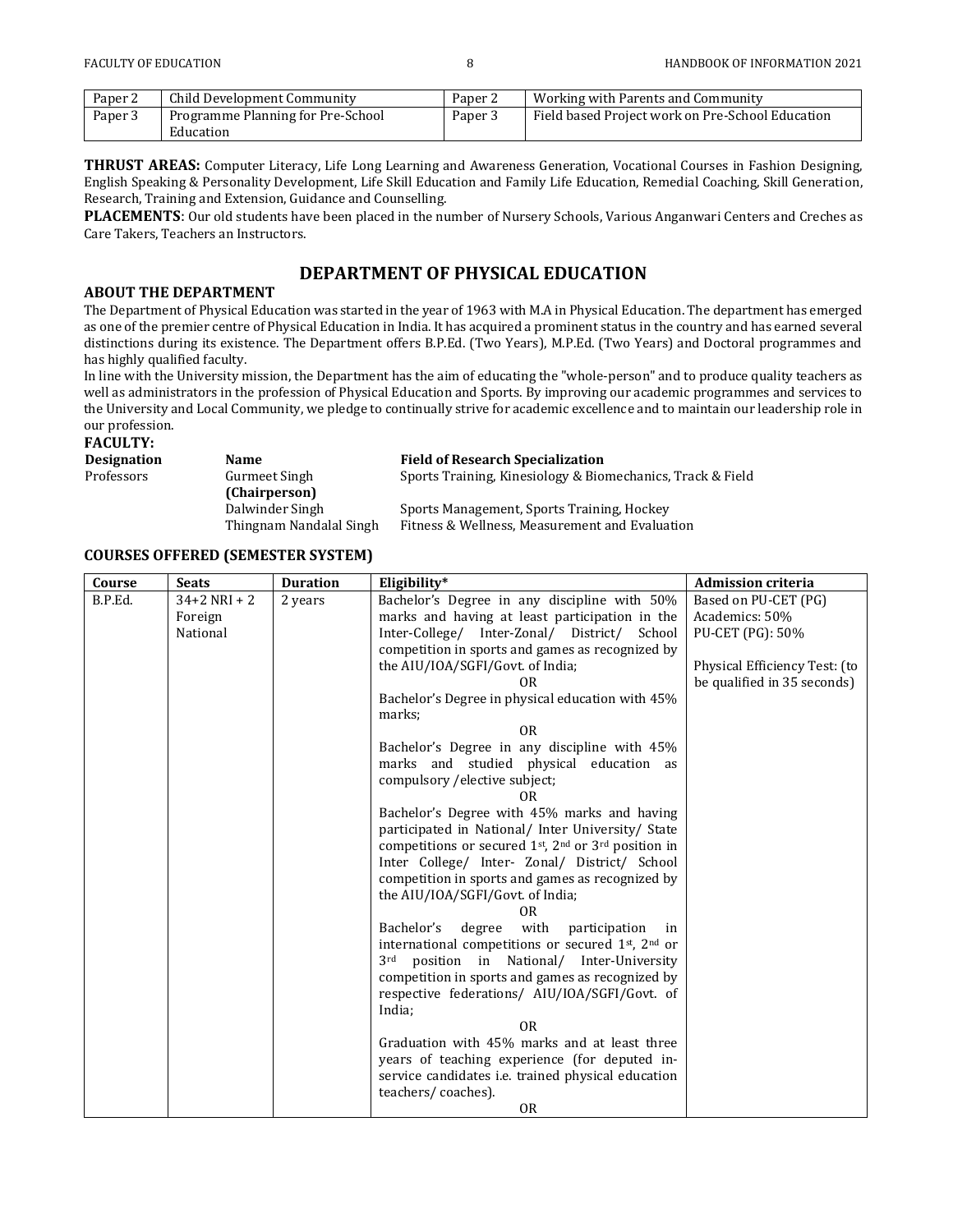|                                                                                                                       |                |           | the<br>Any other qualification recognized<br>by     |                               |
|-----------------------------------------------------------------------------------------------------------------------|----------------|-----------|-----------------------------------------------------|-------------------------------|
|                                                                                                                       |                |           | Syndicate as equivalent thereto.                    |                               |
| M.P.Ed                                                                                                                | $28+2$ NRI + 1 | 2 years   | Bachelor of Physical Education<br>$(B.P.Ed)$ or     | Based on PU-CET (PG)          |
|                                                                                                                       | Foreign        |           | equivalent with at least 50% marks.                 | Academics: 50%                |
|                                                                                                                       | National       |           | $_{0r}$                                             | PU-CET (PG): 50%              |
|                                                                                                                       |                |           | Bachelor's of Science (B.Sc) in Health and Physical |                               |
|                                                                                                                       |                |           | Education with at least 50% marks.                  | Physical Efficiency Test: (to |
|                                                                                                                       |                |           | $_{0r}$                                             | be qualified in 35 seconds)   |
|                                                                                                                       |                |           | other qualification recognized<br>the<br>bv<br>Anv  |                               |
|                                                                                                                       |                |           | Syndicate as equivalent thereto.                    |                               |
| Ph.D.                                                                                                                 | Subject to     | 3-6 years | See M.Phil / Ph.D. Prospectus 2021                  |                               |
|                                                                                                                       | availability   |           |                                                     |                               |
| $\star$ = $\alpha$ , $\alpha$ , $\alpha$ , $\alpha$ , $\alpha$ , $\alpha$ , $\alpha$ , $\alpha$ , $\alpha$ , $\alpha$ |                |           |                                                     |                               |

\*5% concession is admissible in eligibility marks to SC/ST/BC/PwD Candidates. Additional Sports weightage will be provided as per the Handbook of Information-2021

**TITLES OF SYLLABI:** Detailed course curriculum is available at : - <https://www.puchd.ac.in/syllabus.php?qstrfacid=4> **B.P.Ed.** 

| рн ни                            |          |                                                                                  |                                  |             |                                                                    |
|----------------------------------|----------|----------------------------------------------------------------------------------|----------------------------------|-------------|--------------------------------------------------------------------|
| Semester-I                       |          |                                                                                  | Semester-II                      |             |                                                                    |
| Paper-I                          | $CC-101$ | History, Principles and Foundation<br>of Physical Education                      | Paper-V                          | $C C - 201$ | Yoga Education                                                     |
| Paper-II                         | $CC-102$ | Anatomy and Physiology                                                           | Paper-VI                         | $CC-202$    | Health Education and<br><b>Environmental Studies</b>               |
| Paper-III                        | $CC-103$ | and<br>Educational<br>Technology<br>Methods of Teaching in Physical<br>Education |                                  | $C C - 203$ | Organization and Administration                                    |
| <b>Elective Course (Any One)</b> |          |                                                                                  | <b>Elective Course (Any One)</b> |             |                                                                    |
|                                  | EC-101   | Olympic Movement                                                                 |                                  | EC-201      | Contemporary issues in Physical<br>Education, Fitness and Wellness |
| Paper-IV                         | EC-102   | Officiating and Coaching                                                         | Paper-VIII                       | EC-202      | Nutrition<br>Weight<br>and<br>Sports<br>Management                 |

| Semester-III |          |                                                       | Semester-IV                      |          |                                                               |
|--------------|----------|-------------------------------------------------------|----------------------------------|----------|---------------------------------------------------------------|
| Paper-IX     | $CC-301$ | Application in Physical<br>Computer<br>Education      | Paper-XIII                       | $CC-401$ | Evaluation in<br>Measurement and<br><b>Physical Education</b> |
| Paper-X      | $CC-302$ | Sports Psychology and Sociology                       | Paper-XIV                        | CC-402   | Kinesiology and Biomechanics                                  |
| Paper-XI     | $CC-303$ | <b>Sports Training</b>                                | Paper-XV                         | CC-403   | Research and Statistics in Physical<br>Education              |
|              |          | <b>Elective Course (Any One)</b>                      | <b>Elective Course (Any One)</b> |          |                                                               |
| Paper-XII    | EC-301   | Sports Medicine, Physiotherapy,<br>and rehabilitation | Paper-XVI                        | EC-401   | Theory of Sports and Games                                    |
|              | EC-302   | Curriculum Design                                     |                                  | EC-402   | Sports Management                                             |

## **M.P.Ed.**

|                                  |                 | Semester-I                                                           | Semester-II                      |                 |                                                                                            |
|----------------------------------|-----------------|----------------------------------------------------------------------|----------------------------------|-----------------|--------------------------------------------------------------------------------------------|
| Paper-I                          | <b>MPCC-101</b> | Research Process in Physical<br><b>Education and Sports Sciences</b> | Paper-V                          | <b>MPCC-101</b> | Physical<br>Applied<br><b>Statistics</b><br>in<br><b>Education and Sports</b>              |
| Paper-II                         | <b>MPCC-102</b> | Measurement<br>Test,<br>and<br>Evaluation in Physical Education      | Paper-VI                         | <b>MPCC-102</b> | Sports<br>Biomechanics<br>and<br>Kinesiology                                               |
| Paper-III                        | <b>MPCC-103</b> | Game-I (Basketball/<br>Theory<br>Football / Gymnastics)              | Paper-VII                        | MPCC-103        | Track and Field Theory-I                                                                   |
| <b>Elective Course (Any One)</b> |                 |                                                                      | <b>Elective Course (Any One)</b> |                 |                                                                                            |
|                                  | <b>MPEC-101</b> | <b>Educational Technology in</b><br>Physical Education and Sports    |                                  | MPEC-101        | Management of Physical Education<br>and Sports                                             |
| Paper-IV                         | MPEC-102        | <b>Yogic Sciences</b>                                                | Paper-VIII                       | MPEC-102        | <b>Adapted Physical Education</b>                                                          |
|                                  |                 | Semester-III                                                         | Semester-IV                      |                 |                                                                                            |
| Paper-IX                         | <b>MPCC-101</b> | <b>Exercise Physiology</b>                                           | Paper-XIII                       | MPCC-101        | Sports Medicine                                                                            |
| Paper-X                          | <b>MPCC-102</b> | Scientific Principles of Sports<br>Training                          | Paper-XIV                        | <b>MPCC-102</b> | Professional<br>and<br>Preparation<br>Curriculum<br>Designs<br>Physical<br>in<br>Education |